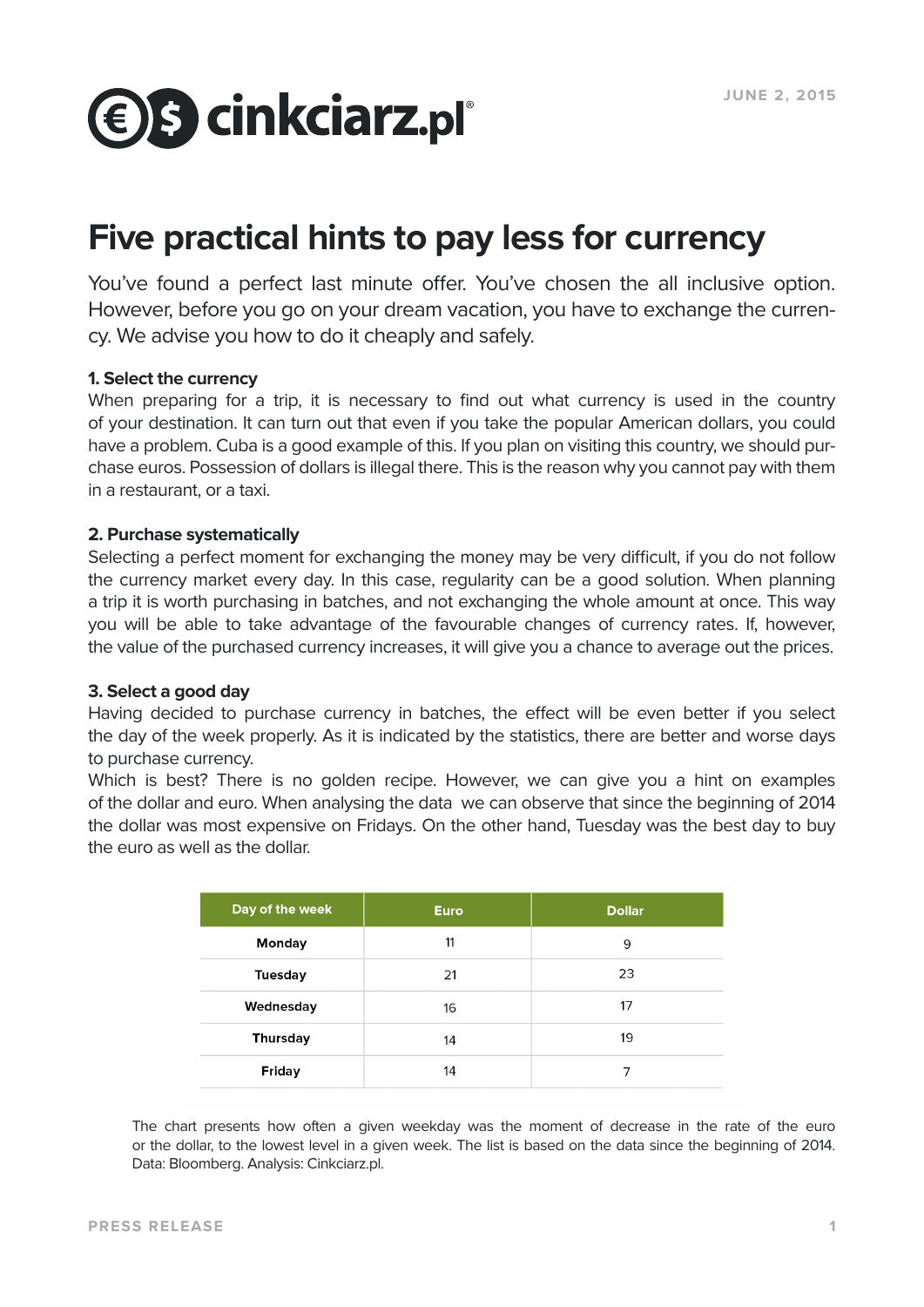# **4. Use online currency exchange offices**

The best currency rates are offered by online currency exchange offices. The biggest online currency exchange office in Poland, Cinkciarz.pl, offers 24 different currencies. Exchanging online is cheaper in relation to the offers of banks or stationary currency exchange offices. Moreover, this method is more convenient and safer than purchasing currency in the traditional way.

It is also worth exchanging currency online after you return from your trip. When exchanging one thousand euro for the zloty at Cinkciarz.pl, you can save up to PLN 276.

#### **5. Take a currency card with you**

Travelling with cash is relatively dangerous. Money is easily lost. We can also be a victim of theft. On the other hand, paying abroad with a PLN account might be simply unprofitable.

Currency cards are definitely a better idea. Such a solution allows you to save a lot of money. In the case of the Cinkciarz.pl currency card, non-cash transactions are free of charge. Besides, not only do you benefit from the competitive rates offered by the online currency exchange offices, but also avoid a lot of unnecessary costs, for example, conversion. Furthermore, currency cards guarantee significantly bigger comfort and security of performed transactions.